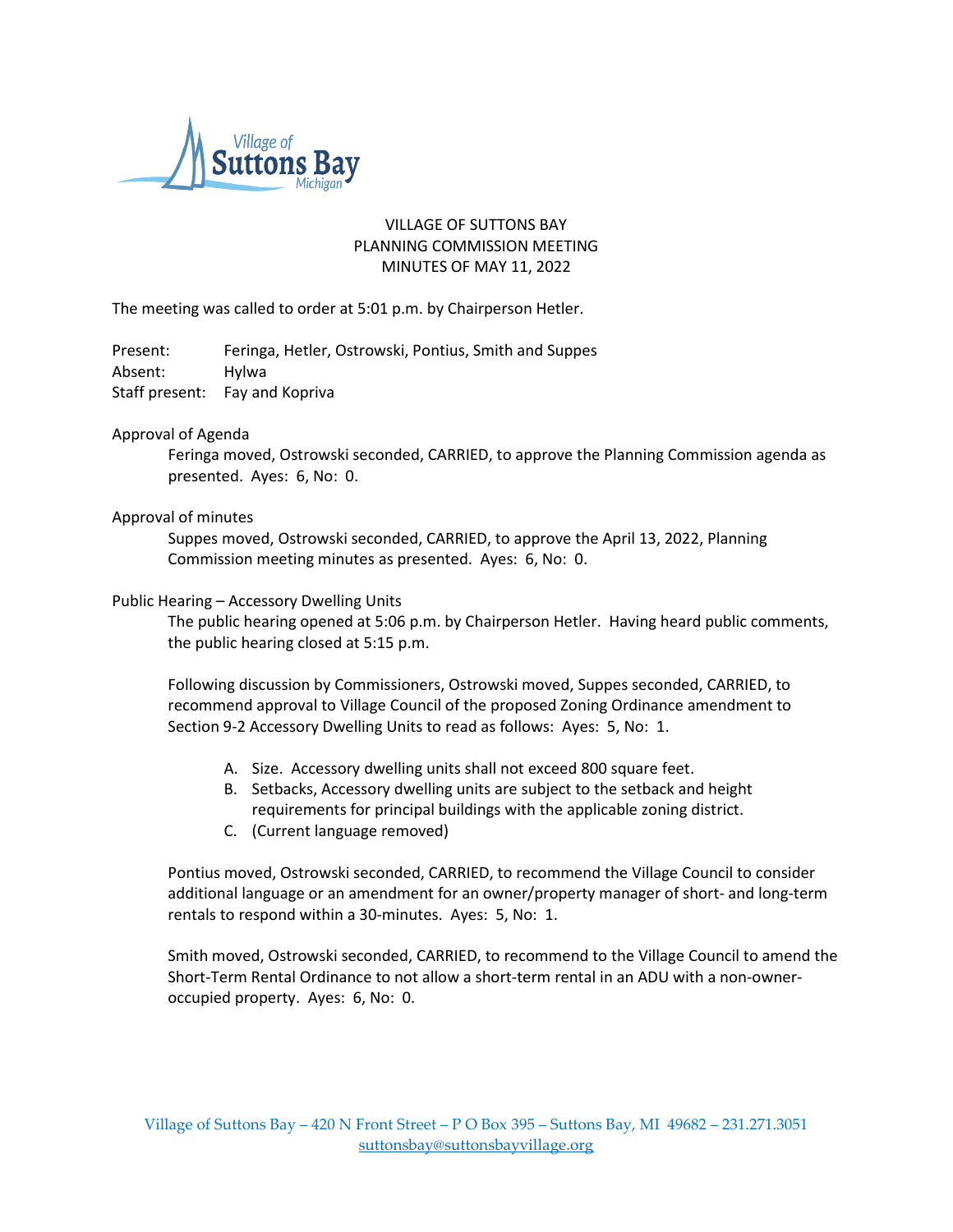### Public Hearing – Harbor Heights

An application was received from Northporte Development, LLC, for a planned unit development amendment relating to property number 043-821-005-15, located at the north end of N. Duester Park Lane in the Village of Suttons Bay. The application is for the purpose of a major amendment to the North Bluff Addition (Harbor Heights) of the Harbor Club Planned Unit Development (PUD) pursuant to the requirements of Section 8 of the Village of Suttons Bay Zoning Ordinance.

Jeff Cockfield, Engineer for the project, gave a short presentation. The public hearing opened at 5:40 p.m., by Chairperson Hetler. Having heard public comments and responses from the Engineer for the project, the public hearing closed at 6:02 p.m.

Following discussions and review of the Finding of Facts, it was the consensus of Commissioners that the applicant has complied with the following Findings of Facts:

A. The proposed PUD complies with the Intent and all Qualifying Conditions of Sections 8-1 and 8-2 of this Article, respectively.

B. The uses conducted within the proposed PUD, the PUD's impact on the community, and other aspects of the PUD are consistent with the master plan.

C. The proposed PUD shall be designed, constructed, operated, and maintained in a manner harmonious with the character of adjacent property, the surrounding uses of land, the natural environment, and the capacity of public services and facilities affected by the development.

D. The PUD shall not negatively affect the character of the surrounding area.

E. The PUD shall not be hazardous to adjacent property or involve uses, activities, materials, or equipment that will be detrimental to the health, safety, or welfare of persons or property through the excessive production of traffic, noise, smoke, fumes, or glare.

F. The PUD shall not place demands on public services and facilities in excess of current or anticipated future capacity.

Pontius moved, Suppes seconded, CARRIED, to recommend approval to Village Council on the PUD major amendment for Harbor Heights, 750 Waypoint Circle Drive, Parcel Number 28-043- 821-005-15 as it meets the standards for approval in the Zoning Ordinance. Ayes: 6, No: 0.

Ostrowski moved, Suppes seconded, CARRIED, to recommend to Village Council that they confirm the ownership and maintenance of the N. Duester Park Lane, as part of the PUD approval. Ayes: 6. No: 0.

Conditional Rezoning Request – Introduction and Preliminary Review

Kopriva, Planner, stated the applicant has requested to rezone a portion of their property from SFWR to NVR with the conditions that only detached single family dwellings would be constructed with a maximum floor area of 2,400 sq ft, and with a waterfront setback equal to where the neighboring dwellings are located. The NVR district does not have a waterfront